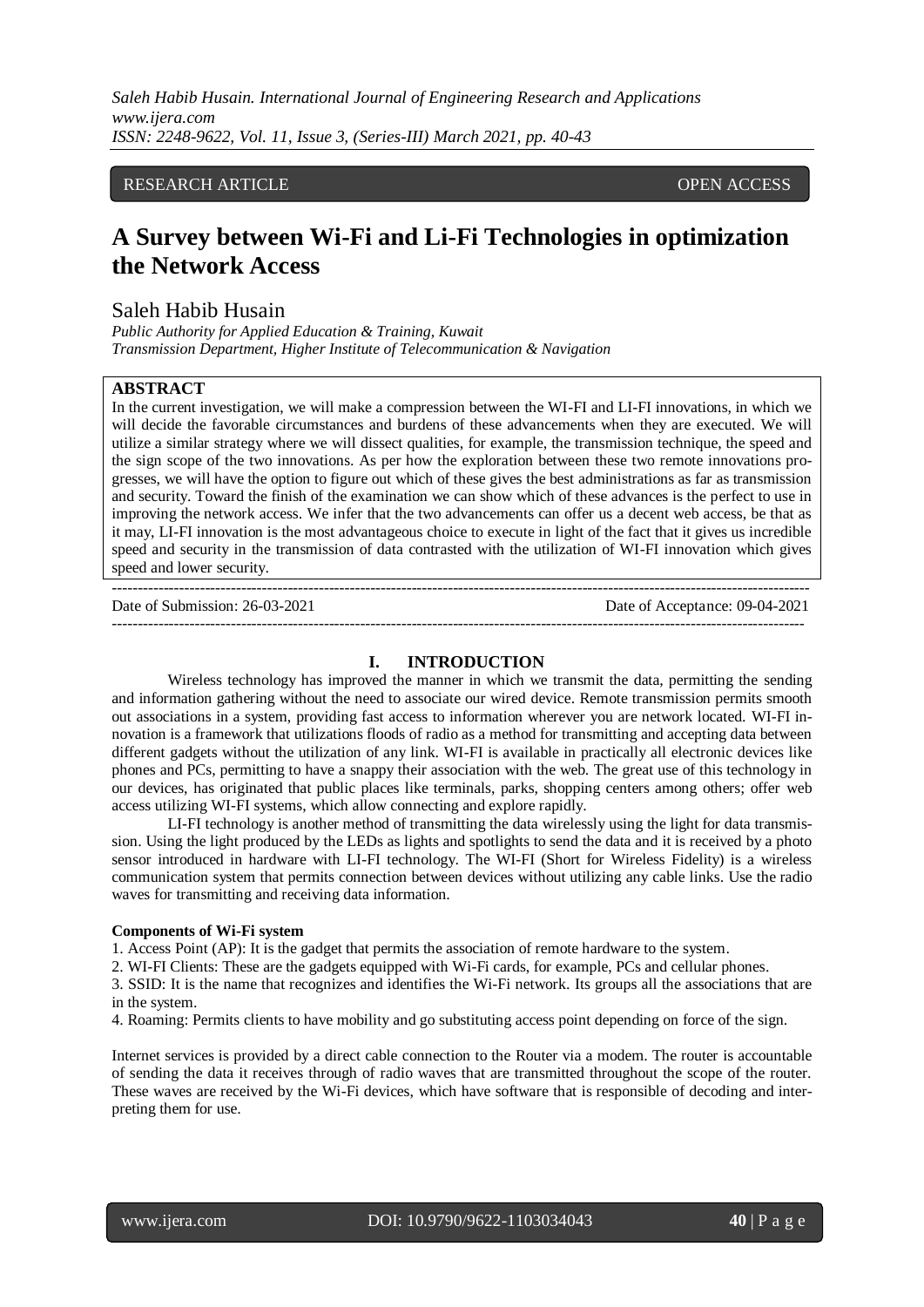

Figure 1. WI-FI operation

#### **IEEE Standards**

Wi-Fi networks and devices must obey the regulations of the IEEE standard 802.11 , which was developed with for the communication of wireless devices. This standard determines the layers the OSI model for a wireless link using electromagnetic waves. There are many standards that developed consecutively, such as:

- IEEE 802.11b
- IEEE 802.11a
- $IEEE 802.11g$
- IEEE 802.11n

All the types of different IEEE 802.11 standards determine two modes of operations:

(1) Ad Hoc mode: In this type of connection allows two devices or computers to connect and communication each other's without using Access Point. This mode of connection also known as point-to-point (P2P) network. (2) Infrastructure mode: In this type of connection an Access Point must be used as a part of the network, providing wireless connection signal to all devices in the network. This mode is used at the most Wi-Fi networks.

**Transmission:** The Wi-Fi transmits the data utilizing the radio waves, these waves are probably going to be influenced by different kinds of interference, for example,

- The Signal reflection.
- The Weather conditions.
- Materials that obstruct the signal transmission or passage.
- Signals produced by different communication devices that operation on the same network range.

The new 802.11n standard utilizes Wi-Fi devices with a few inner reception antennas to permit transmitting and receiving signal by different routers making the framework increasingly stable against obstruction. Also, it utilizes 2 channels of transmission with a bandwidth of 20 and 40 MHz which gives the system a higher speed.

| Standard         | 802.11a | 802.11b   | 802.11g   | 802.11 <sub>n</sub> |
|------------------|---------|-----------|-----------|---------------------|
| Frequency        | 5 GHz   | $2.4$ GHz | $2.4$ GHz | $2.4 - 5$ GHz       |
| <b>Bandwidth</b> | 20 MHz  | 20 MHz    | 40 MHz    | $20 - 40$ MHz       |

**Table 1.** WI-FI transmission parameters

**Distance:** The distance of the signal depends on the range of the WI-FI devices that offered for the transmission of the signal and the various materials through which the signal will have to pass, for example: the walls. The various standards of WI-FI is used indicate the following distances that the signal can take.

| Standard                                         | 802.11a       | 802.11b   | 802.11g   | 802.11n       |  |  |
|--------------------------------------------------|---------------|-----------|-----------|---------------|--|--|
| <b>Distance</b>                                  | $10-30$ meter | 90 meters | 50 meters | $20-30$ meter |  |  |
| $T_{\rm e}$ kla $\Lambda$ , WILELaisual distance |               |           |           |               |  |  |

**Table 2.** WI-FI signal distance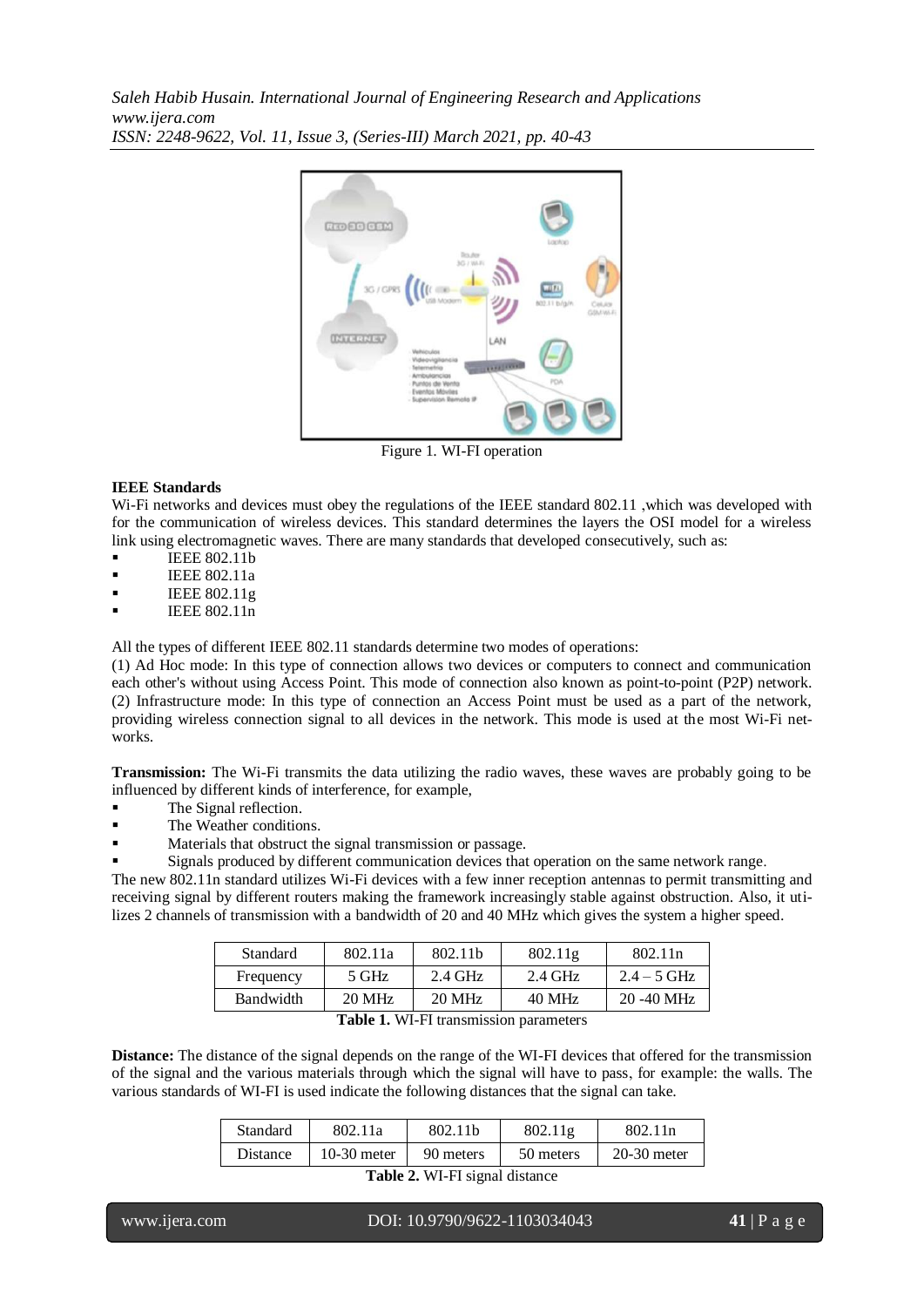**Speed:** The speed in a WI-FI network depends on the broadband used in the data transmission and distance existing between connected devices.

| Standard                    | 802.11a | 802.11b | 802.11g  | 802.11 <sub>n</sub> |  |  |
|-----------------------------|---------|---------|----------|---------------------|--|--|
| Speed                       | 54 Mbps | 80 Mbps | 130 Mbps | $54 - 300$ Mbps     |  |  |
| Table 3. WI-FI signal speed |         |         |          |                     |  |  |

**Security:** The security of a WI-FI network is enormous considering because that as the WI-FI signal wholeheartedly propagates in space, the makes you uncovered against being hacked if measures are not utilized of relating security. The key security structures of a WI-FI structure are:

WEP: It allows encrypting the network with a key between 40 and 104 bits. The WEP does not provide good security and is not recommended use it.

**WPA:** It was made as a substitute for WEP, it covered the main security deficiencies of its predecessor. We should use keys 128-piece login for each customer on the framework.

**WPA2:** It is an improvement of the WPA, the same as the previous each user it has a password to access the network.

**Mac Filtering:** Indicates the access point (AP) to only allow connection to devices with MAC address (Media Access Control) specified.

### **Advantages and disadvantages of WI-FI**

Advantages

- Permits quick and easy access to the internet.
- Fast installation to the network compared with other wired networks.
- Allows anyplace connection that arrived at the system subsequently accomplishing mobility.
- Provides wired network extension to location that has no scope.
- Few and easy configurations for connection new computers to the network.
- Highly commercialized technology, so which is easy to find the necessary equipment to build a network.

Disadvantages

- Lower speed and transmission compared with wired network.
- Signal can be interfered since it propagates at the free space
- WI-FI signals can be hacked by others in the surroundings.
- Cannot be used in certain places where which radio frequencies cause interference such as in hospitals.
- May cause interference problems with other communication that use the same radio spectrum.

#### **LI-FI**

It is a wireless communication system by which information can be transmitted and received using light. This technology uses light that generated by LED diodes to send and receive the data through a sensor that detects changes in light. It is a new technology developed by the physicist Harald Haas from the University of Edinburgh.

The server or device that provides the internet are connected to the electrical network to transmit the data. These data travel at high speed from the LED lamp to the which has a modular that converts the electrical pulses in light pulses. The light emitted by the LED turns off and turns on thousands of times per second, generating a binary signal (0 and 1) which is detected by a photosensor and then be decoded and processed by digital data software installed on LI-FI devices.

**Standard:** The IEEE 802.15.7 standard is used for the data transmission wirelessly using the visible light frequencies. This standard gives great transmission speed that allows information to be shared of a large size in a few seconds

**Transmission:** LI-FI technology as noted above makes use of light generated by LEDs. On each LED a device is placed and loaded that acts as an antenna and responsible to send the data through the generated light wave. This wave is received by the sensor of the LI-FI devices located at the lighting site.

Due to the using the spectrum of light, which is free and unlicensed, the transmitted signal has a frequency of 385-789 THz and it has a side of unlimited width.

**Distance:** The distance the LI-FI signal transmission depends on of the light wave generated by the LED. The wave has a short range and does not go through the walls, causing the signal is limited to a certain area of illumination.